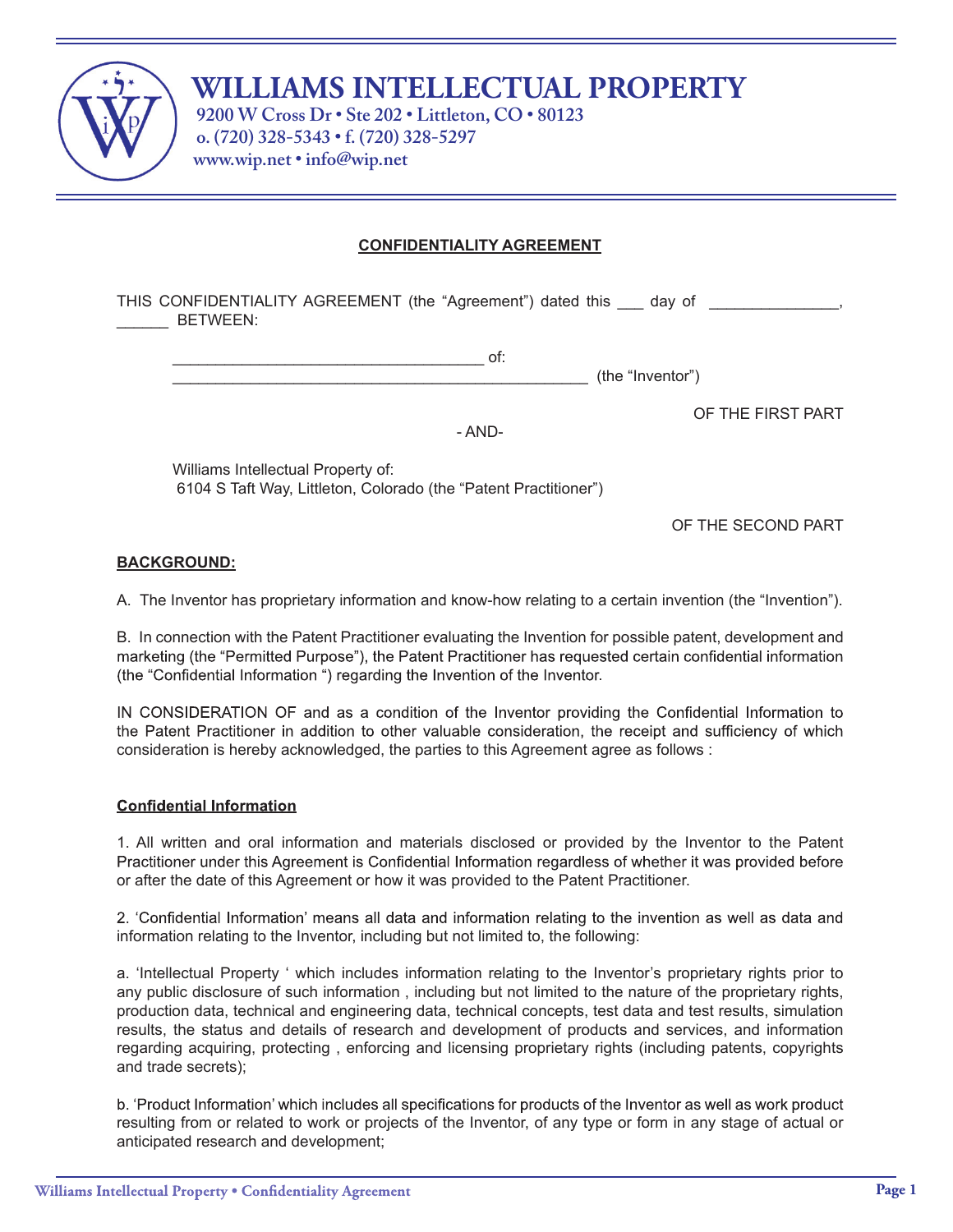c. 'Production Processes' which includes processes used in the creation, production and manufacturing of the work product of the Inventor, including but not limited to, formulas, patterns, molds, models, methods, techniques, specifications, processes, procedures, equipment, devices, programs, and designs;

d. 'Proprietary Computer Code' which includes all sets of statements, instructions or programs of the Inventor, whether in human readable or machine readable form, that are expressed , fixed, embodied or stored in any manner and that can be used directly or indirectly in a computer ('Computer Programs'); any report format, design or drawing created or produced by such Computer Programs; and all documentation, design specifications and charts, and operating procedures which support the Computer Programs;

e. 'Computer Technology' which includes all scientific and technical information or material of the Inventor, pertaining to any machine, appliance or process, including but not limited to, specifications, proposals, models, designs , formulas, test results and reports, analyses, simulation results, tables of operating conditions, materials, components, industrial skills, operating and testing procedures, shop practices, know-how and show-how; and

f. Confidential Information will also include any information that has been disclosed by a third party to the Inventor and is protected by a non-disclosure agreement entered into between the third party and the Inventor.

- 3. Confidential Information will not include the following information:
	- a. Information that is generally known in the industry of the Inventor;
	- b. Information that is now or subsequently becomes generally available to the public through no wrongful act of the Patent Practitioner;
	- c. Information that the Patent Practitioner rightfully had in its possession prior to receiving the Confidential Information from the Inventor;
	- d. Information that is independently created by the Patent Practitioner without direct or indirect use of the Confidential Information; or
	- e. Information that the Patent Practitioner rightfully obtains from a third party who has the right to transfer or disclose it.

## **Confidential Obligations**

4. Except as otherwise provided in this Agreement, the Patent Practitioner must keep the Confidential Information confidential.

5. Except as otherwise provided in this Agreement, the Confidential Information will remain the exclusive property of the Inventor and will only be used by the Patent Practitioner for the Permitted Purpose. The Patent Practitioner will not use the Confidential Information for any purpose that might be directly or indirectly detrimental to the Inventor or any of its affiliates or subsidiaries.

6. The obligations to ensure and protect the confidentiality of the Confidential Information imposed on the Patent Practitioner in this Agreement and any obligations to provide notice under this Agreement will survive the expiration or termination, as the case may be, of this Agreement and those obligations will last indefinitely.

7. The Patent Practitioner may disclose any of the Confidential Information:

- a. to such of its employees, agents, representatives and advisors that have a need to know for the Permitted Purpose provided that:
	- i. the Patent Practitioner has informed such personnel of the confidential nature of the Confidential Information;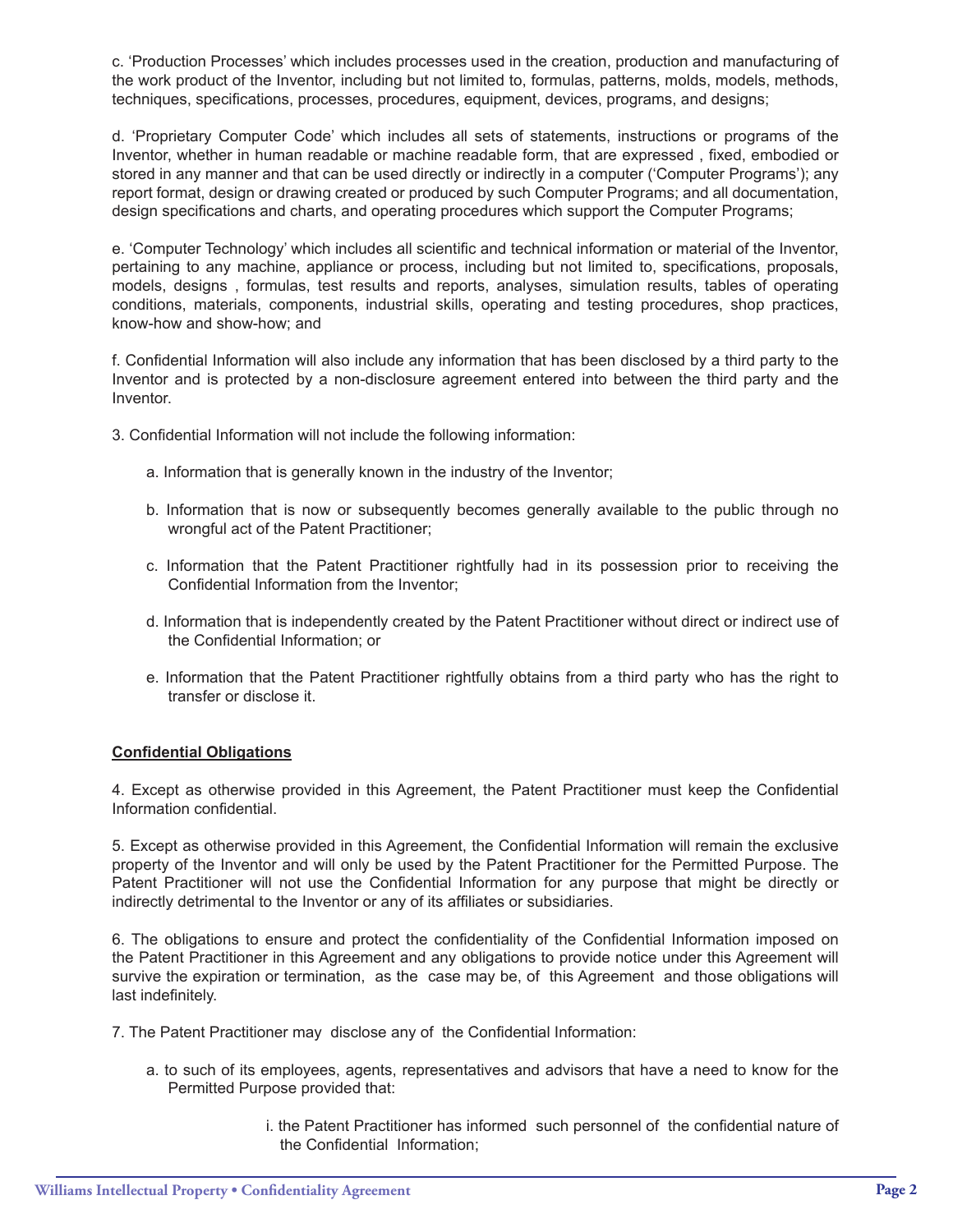- ii. such personnel agree to be legally bound to the same burdens of confidentiality and non-use as the Patent Practitioner;
- iii. the Patent Practitioner agrees to take all necessary steps to ensure that the terms of this Agreement are not violated by such personnel; and
- iv. the Patent Practitioner agrees to be responsible for and indemnify the Inventor for any breach of this Agreement by its personnel.
- b. to a third party where the Inventor has consented in writing to such disclosure; and
- c. to the extent required by law or by the request or requirement of any judicial, legislative, administrative or other governmental body.

8. The Patent Practitioner agrees to retain all Confidential Information at its usual place of business and to store all Confidential Information separate from other information and documents held in the same location. Further, the Confidential Information is not to be used, reproduced, transformed, or stored on a computer or device that is accessible to persons to whom disclosure may not be made, as set out in this Agreement.

#### **Ownership and Title**

9. Nothing contained in this Agreement will grant to or create in the Patent Practitioner, either expressly or impliedly, any right , title, interest or license in or to the intellectual property of the Inventor.

# **Remedies**

10. The Patent Practitioner agrees and acknowledges that the Confidential Information is of a proprietary and confidential nature and that any failure to maintain the confidentiality of the Confidential Information in breach of this Agreement cannot be reasonably or adequately compensated for in money damages and would cause irreparable injury to the Inventor. Accordingly, the Patent Practitioner agrees that the Inventor is entitled to, in addition to all other rights and remedies available to it at law or in equity, an injunction restraining the Patent Practitioner, any of its personnel, and any agents of the Patent Practitioner, from directly or indirectly committing or engaging in any act restricted by this Agreement in relation to the Confidential Information.

#### **Return of Confidential Information**

11. The Patent Practitioner will keep track of all Confidential Information provided to it and the location of such information. The Inventor may at any time request the return of all Confidential Information from the Patent Practitioner. Upon the request of the Inventor, or in the event that the Patent Practitioner ceases to require use of the Confidential Information, or upon the expiration or termination of this Agreement, the Patent Practitioner will:

- a. return all Confidential Information to the Inventor and will not retain any copies of this information;
- b. destroy or have destroyed all memoranda, notes, reports and other works based on or derived from the Patent Practitioner's review of the confidential information; and
- c. provide a certificate to the Inventor that such materials have been destroyed or returned, as the case may be.

#### **Notices**

12. In the event that the Patent Practitioner is required in a civil, criminal or regulatory proceeding to disclose any part of the Confidential Information, the Patent Practitioner will give to the Inventor prompt written notice of such request so the Inventor may seek an appropriate remedy or alternatively to waive the Patent Practitioner's compliance with the provisions of this Agreement in regards to the request.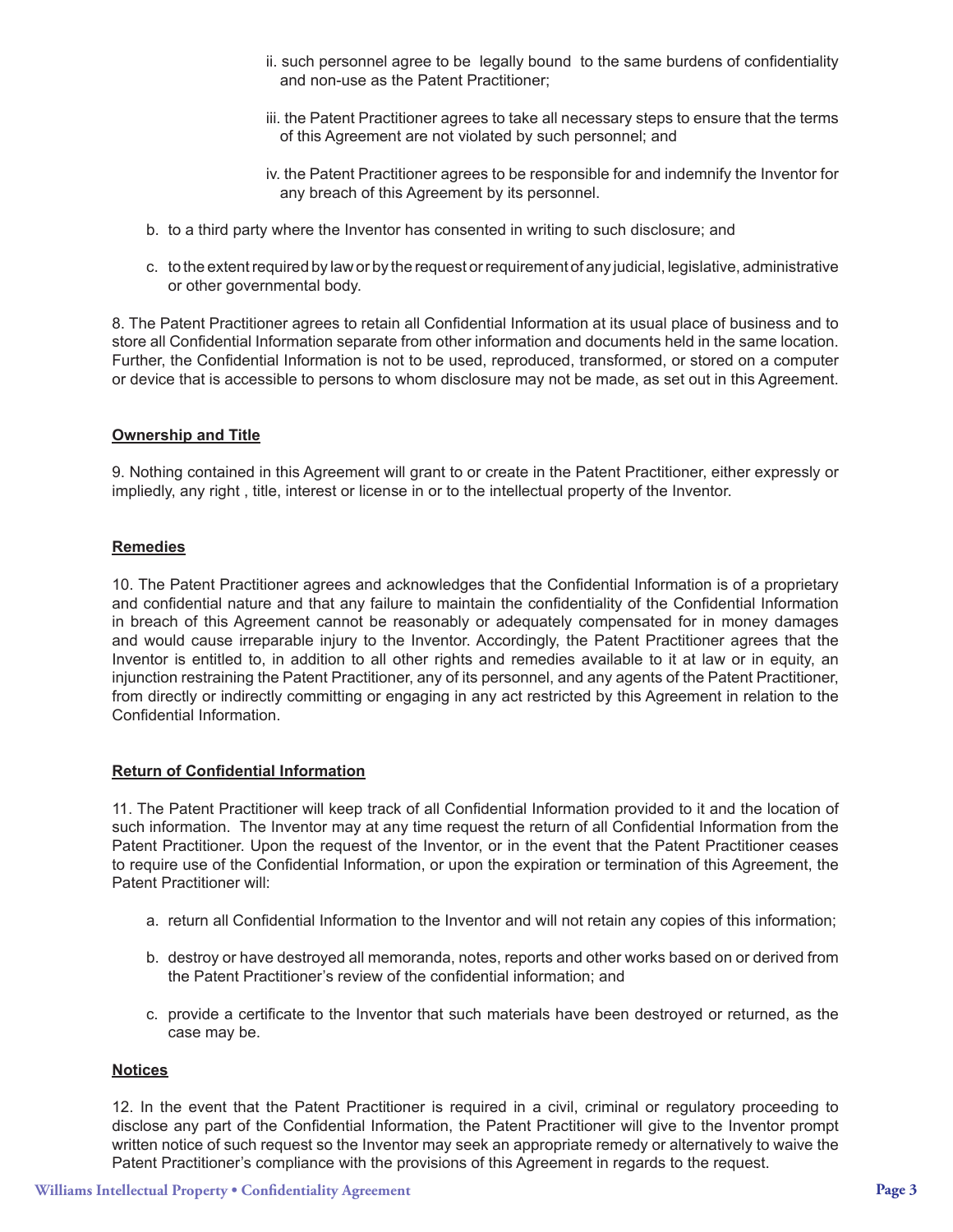13. If the Patent Practitioner loses or fails to maintain the confidentiality of any of the Confidential Information in breach of this Agreement, the Patent Practitioner will immediately notify the Inventor and take all reasonable steps necessary to retrieve the lost or improperly disclosed Confidential Information .

14. Any notices or delivery required in this Agreement will be deemed completed when hand-delivered, delivered by agent, or seven (7) days after being placed in the post, postage prepaid, to the parties at the addresses contained in this Agreement or as the parties may later designate in writing.

15. The address for any notice to be delivered to any of the parties to this Agreement is as follows:

a.  $\qquad \qquad \overline{\qquad \qquad }$  $\overline{\phantom{a}}$  ,  $\overline{\phantom{a}}$  ,  $\overline{\phantom{a}}$  ,  $\overline{\phantom{a}}$  ,  $\overline{\phantom{a}}$  ,  $\overline{\phantom{a}}$  ,  $\overline{\phantom{a}}$  ,  $\overline{\phantom{a}}$  ,  $\overline{\phantom{a}}$  ,  $\overline{\phantom{a}}$  ,  $\overline{\phantom{a}}$  ,  $\overline{\phantom{a}}$  ,  $\overline{\phantom{a}}$  ,  $\overline{\phantom{a}}$  ,  $\overline{\phantom{a}}$  ,  $\overline{\phantom{a}}$ 

> b. Williams Intellectual Property: 6104 S Taft Way Littleton, Colorado 80127

 $\overline{\phantom{a}}$  ,  $\overline{\phantom{a}}$  ,  $\overline{\phantom{a}}$  ,  $\overline{\phantom{a}}$  ,  $\overline{\phantom{a}}$  ,  $\overline{\phantom{a}}$  ,  $\overline{\phantom{a}}$  ,  $\overline{\phantom{a}}$  ,  $\overline{\phantom{a}}$  ,  $\overline{\phantom{a}}$  ,  $\overline{\phantom{a}}$  ,  $\overline{\phantom{a}}$  ,  $\overline{\phantom{a}}$  ,  $\overline{\phantom{a}}$  ,  $\overline{\phantom{a}}$  ,  $\overline{\phantom{a}}$ 

#### **Representations**

16. In providing the Confidential Information, the Inventor makes no representations, either expressly or impliedly as to its adequacy, sufficiency, completeness, correctness or its lack of defect of any kind , including any patent or trademark infringement that may result from the use of such information.

#### **Further Agreements**

17. In the event that the Patent Practitioner finds that the Invention is worthy of being patented , developed and marketed, the Inventor and the Patent Practitioner may negotiate an additional agreement to define all their respective rights regarding such patenting, marketing and development.

#### **Termination**

18. Either party may terminate this Agreement by providing written notice to the other party. Except as otherwise provided in this Agreement, all rights and obligations under this Agreement will terminate at that time.

#### **Assignment**

19. Except where a party has changed its corporate name or merged with another corporation, this Agreement may not be assigned or otherwise transferred by either party in whole or part without the prior written consent of the other party to this Agreement.

# **Amendments**

20. This Agreement may only be amended or modified by a written instrument executed by both the Inventor and the Patent Practitioner.

## **Governing Law**

21. This Agreement will be construed in accordance with and governed by the laws of the State of Colorado.

#### General Provisions